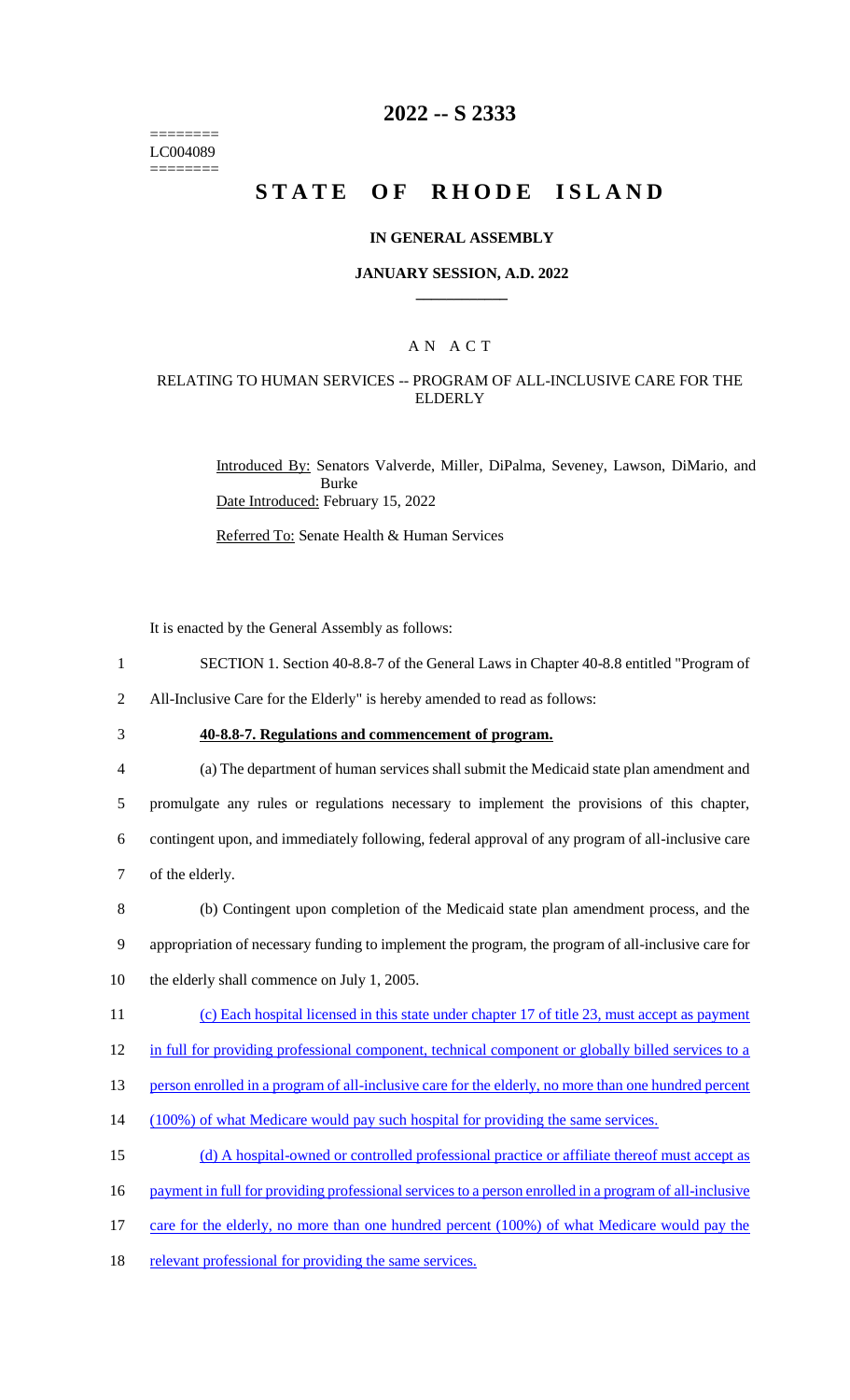- 1 (e) For purposes of section (d):
- 2 (1) A "hospital-owned or controlled professional practice" means a practitioner's
- 3 (physician, dentist, or other healthcare provider) office or group of practitioners' offices (whether
- 4 organized as a non-profit corporation, professional service corporation, partnership, organization,
- 5 or association) that is directly or indirectly owned or controlled by a hospital licensed under chapter
- 6 17 of title 23, or is directly or indirectly owned or controlled by an affiliate of such a hospital; and
- 7 (2) An "affiliate" means an entity that is controlled by, in control of, or in common control
- 8 with, another entity.
- 9 SECTION 2. This act shall take effect upon passage.

======== LC004089 ========